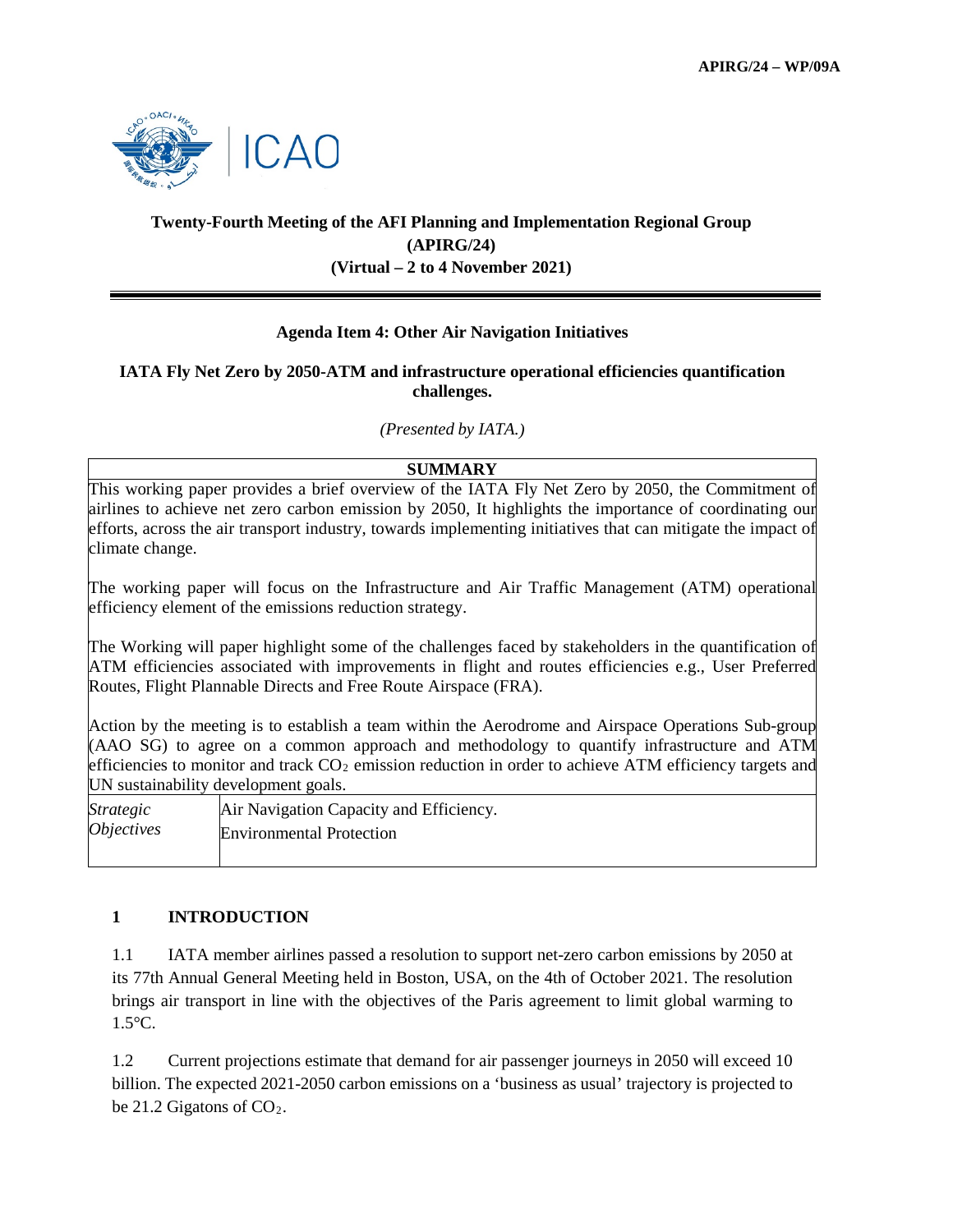1.3 Mitigating that amount of carbon will be an enormous technological challenge. Success will require the coordinated efforts of the entire industry including airlines, airports, air navigation service providers, manufacturers, and significant government support.

#### **2. DISCUSSION**

2.1 Net Zero Carbon Emissions can be achieved through a combination of maximum elimination of emissions at source and the use of approved offsetting and carbon capture technologies, as follows:

- 1. Usage of Sustainable Aviation Fuel (SAF)-65%
- 2. Investment in new aircraft technology-13%
- 3. Continued improvement in infrastructure and ATM operational efficiency0-3%
- 4. Usage of approved offsets-19%.



2.2 In the recent past, ICAO and States supported by IATA have implemented various initiatives that support continued improvement in infrastructure and ATM operational efficiency.' e.g., User Preferred Routes (UPR), Flight Plannable Directs, Free Routes Airspace (FRA) etc.

2.3 However, there is a challenge in the quantification of emissions reduction, due to resources constraints because of reduced staff occasioned by the COVID-9 pandemic or lack of capacity within various organizations that are involved in the initiatives.

2.4 Therefore, there is a need to bring together all stakeholders and agree on a common approach and methodology that will ensure the collection and analysis of relevant data by airlines, ANSPs and airports in order to quantify emissions reduction in the region.

2.5 Success to achieve the net-zero objective requires the entire industry and governments to work together, together with a clear mechanism to monitor and track  $CO<sub>2</sub>$  emission reduction,

#### **3 ACTION BY THE MEETING**

3.1 The meeting is invited to take note of the above information, and consider the following action: